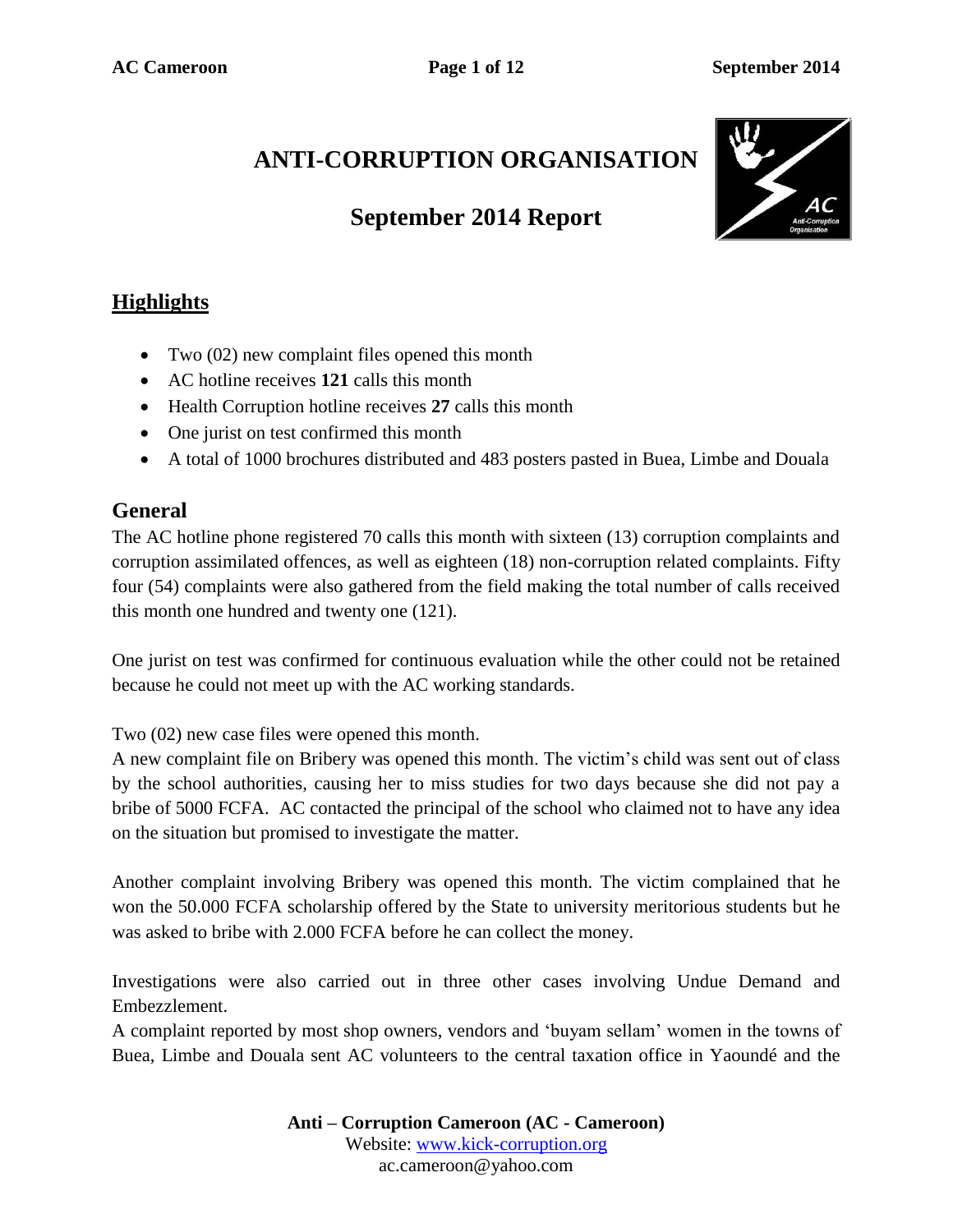Ministry of Finance (MINFI) to find out the various category of tax payers and amounts to be paid as taxes by these business persons.

Investigations were also carried out this month at the immigration office and Supreme Court of Yaounde following a complaint on bribery. The victim complained he was asked to pay 150.000 FCFA at the immigration office in Limbe for the naturalization process to become Cameroonian while by his birth he is Cameroonian following the 1968 Ordinance nationality code.

Investigations were also necessary in an embezzlement case reported by 'buyam sellam' women in the Limbe old market. They reported that their money saved in the FIFA micro-finance has been embezzled and the micro finance has closed its doors without them knowing where and how to recuperate their savings.

Brochure distribution and poster pasting are the main activities carried out this month to recruit victims of corruption. These activities also enabled AC to create more awareness on the activities and services provided by AC among the population in the South West and Littoral regions where field work was carried out this month. A total of 1000 brochures were distributed and 483 posters pasted in corruption hotspots like administrative areas, school compounds, markets and university quarters of the Buea, Limbe and Douala towns.

Case follow-up this month continues with the old case of motor bike riders against the head of the Nkolbisson municipal storeroom still at the level of hearings in the high court in Yaoundé.

AC is also closely monitoring the progress of the case on Oppression opened last month between a dealer in concrete and a Marshal of the engineering unit of the military base located at Olembe. Both parties have been heard following military amicable settlement rules and the conclusion of the hearing.

This month during field work in the South West and Littoral regions, AC contacted some Organisations: Reach Out Cameroon and Center for Human Rights and Democracy in Africa in Buea, Global Network for Good Governance in Limbe in a bid to activate a working relationship. However, this lead could not be pursued because these Organisations do not work with volunteers who could further the success of AC's activities in these regions.

A total of 199 Health corruption flyers were distributed and 70 HC posters pasted this month in JAMOT and the Central hospital Yaounde.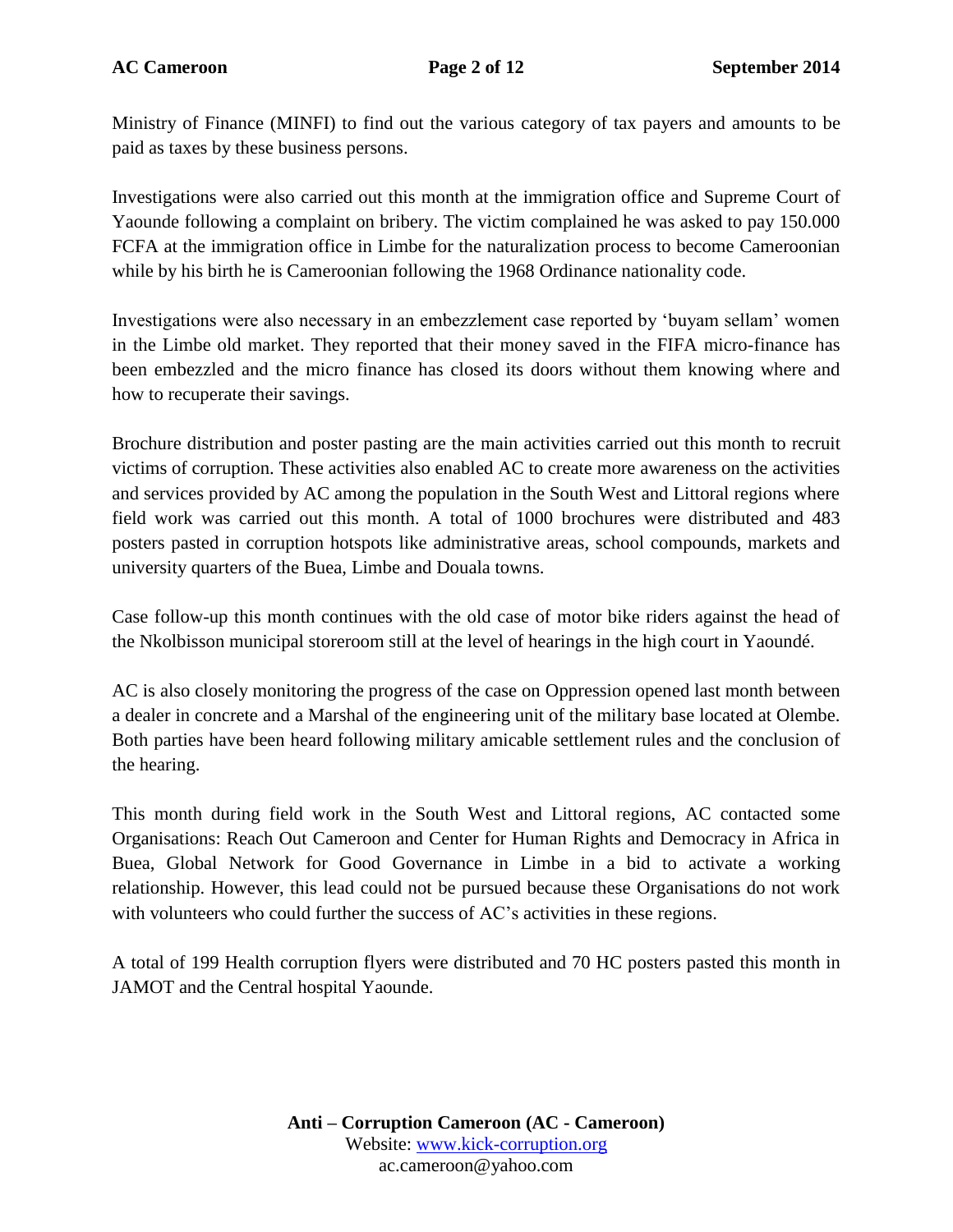## **Health Corruption Hotline**

The health corruption hotline received 27 calls with 2 complaints this month. This reduction in calls is not clear since AC volunteers were on the field in Yaounde this month of September but experience has proven that beneficiaries in Yaounde rarely complain as most health corruption complaints usually come from other regions. The calls are represented on charts below.



74% of calls were responsive this month of September while 26% were non responsive.

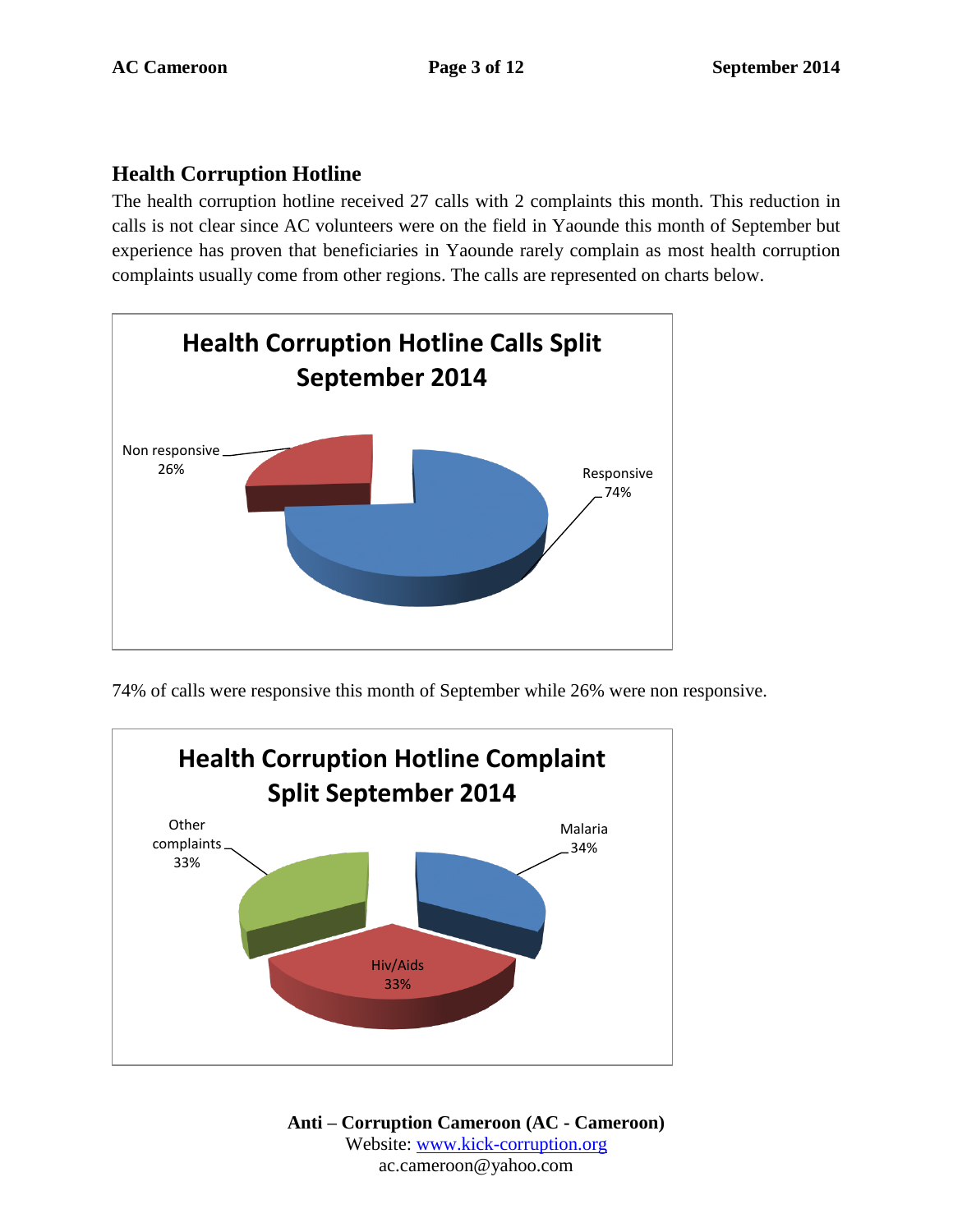Complaints regarding the treatment for Malaria are at 34% while that for Malaria and other complaints is at 33% each. Other complaints here mean complaints that are not malaria, hiv/aids, cholera nor tuberculosis.

#### **Gender**

The male folk continue to participate most with 58% of callers being men while the female gender is at 42% which is a great improvement in their participation this month.



# **Age-range of Callers**

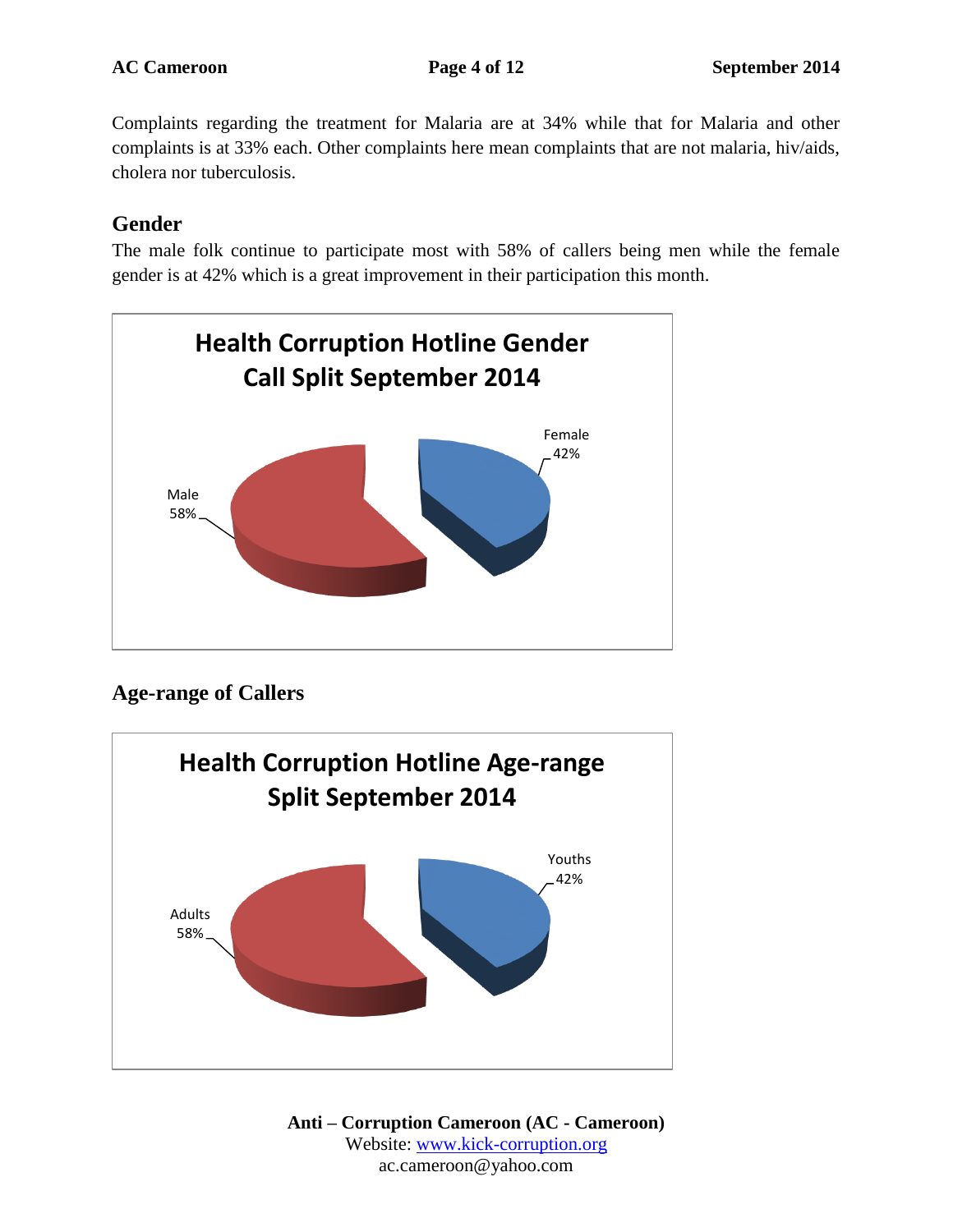58% of the adult age-range participated in calls this month of September and 42% of participative calls came from the youth age-range. There was no call registered from the elderly age group this month of September.



#### **Regional distribution of calls**

The Adamawa region maintains first position with 39% of calls emanating from that region, followed by the North West with 28%, the South West with 17% and the two last are the Littoral with 11% and the East regions with 5%.

### **AC Hotline Phone**

The AC hotline phone registered **70** calls this month of September 2014 with **12** corruption and corruption assimilated offences and **15** non-corruption related complaints.

In addition to the calls received through the AC hotline phone, **34** corruption and corruption assimilated complaints were gathered on the field during field work in the South West and Littoral regions in the first week of this month of September. **17** non-corruption related complaints were also brought back during field work.

250 AC brochures distributed and 125 AC A4 posters both English and French were pasted in strategic places in Buea including the administrative quarters from the Governor's office down to Buea town, Mile17, Clerks quarters, Molyko and the university area.

250 AC brochures distributed and 125 AC A4 posters in English and French were also pasted in Limbe in public places including Church Street, Limbe old market, Mile Four, Half mile, Gardens and Cassava farms.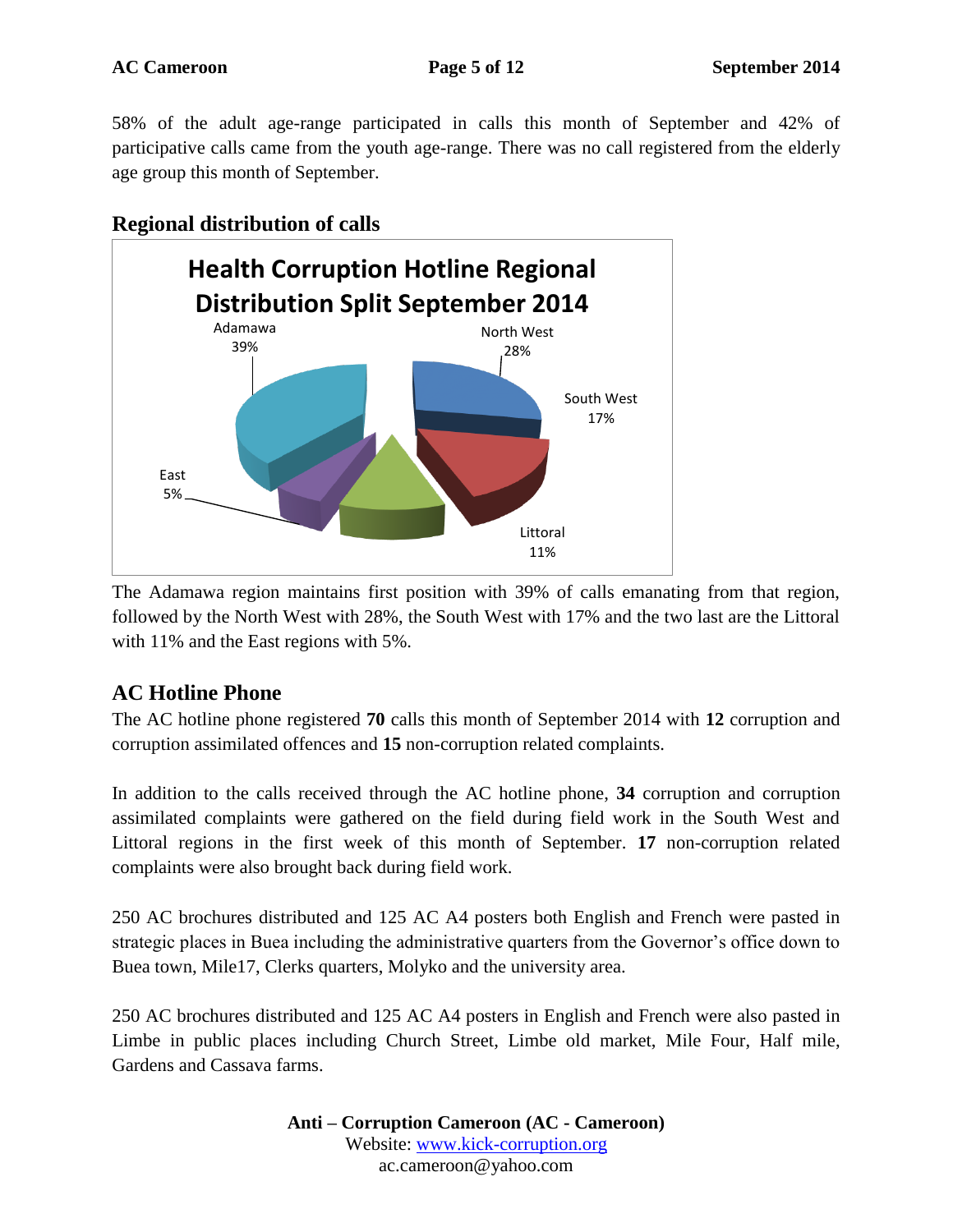In Douala, 500 AC brochures were distributed and 233 AC A4 posters pasted starting around the Governor's Cabinet in Bonanjo, the central, Kongo, Deido and Mboppi markets, Deido, Gare routiere Bonaberi, Sodiko, Municipal Statium Dagobert, CAMPOST Newbell and Newbell roundabout. This all made a total of 1000 brochures distributed and 483 posters pasted in Buea, Limbe and Douala as represented in the charts below.



This month September 2014, 90% of AC calls were responsive while only 10% of calls were non-responsive.



Corruption complaints are highest this month with 43%, followed by non-corruption complaints at 30% and then callers who did not provide any complaint.

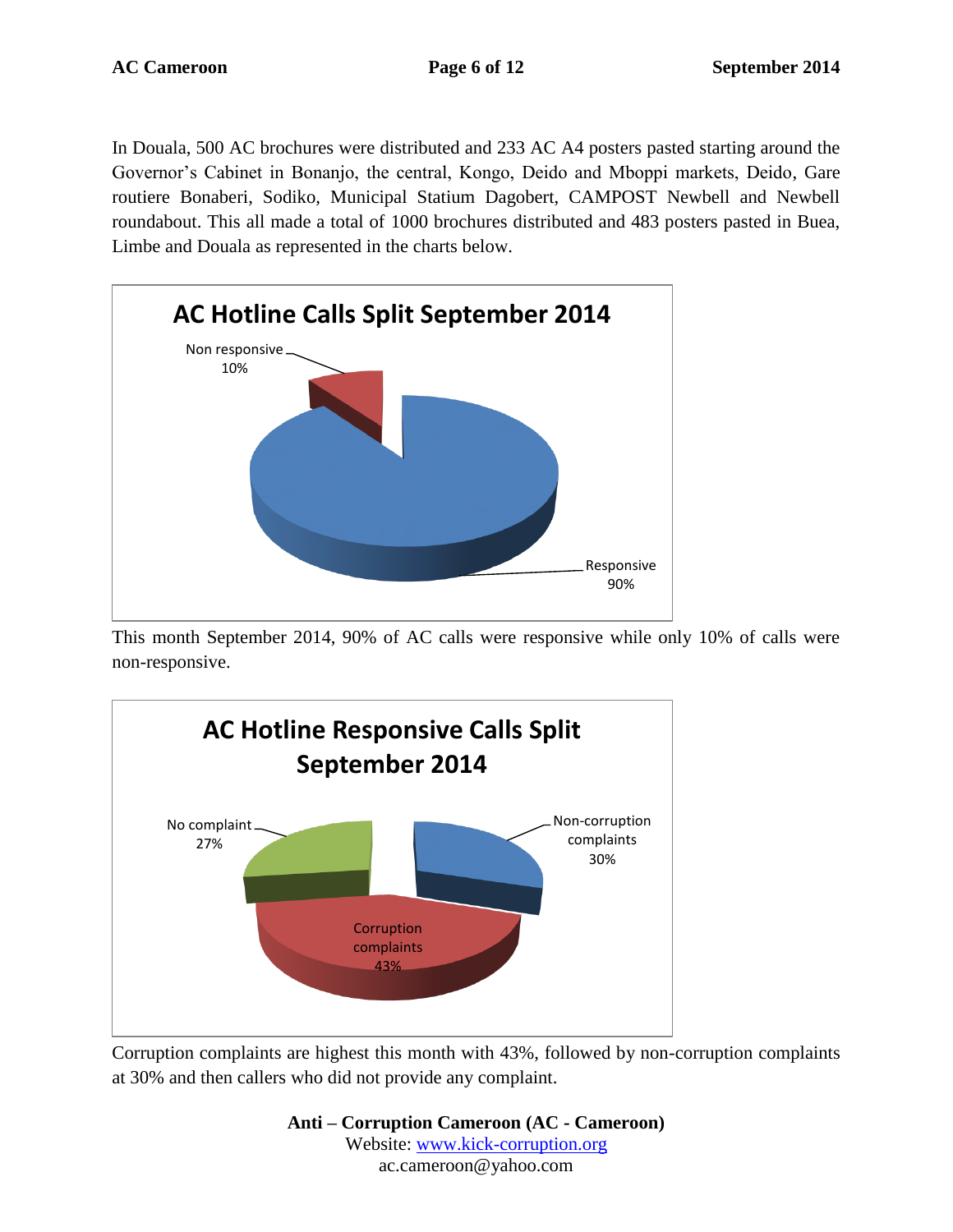

Bribe tops the list as usual with 45% of complaints reported to AC this month being on bribe, followed by Undue demand with 20%, then Extortion with 16%. Oppression complaints are at 7%, while embezzlement and abuse from the forces of law and order are at 5% each. Fraud comes in last with 2%.



Breach of trust and private disputes both have 17% of complaints this month, followed by abusive dismissal and assault which have 14%, then human rights abuse with 10%. Complaints of problems of debt recovery and land law, theft and family issues all have 7% each.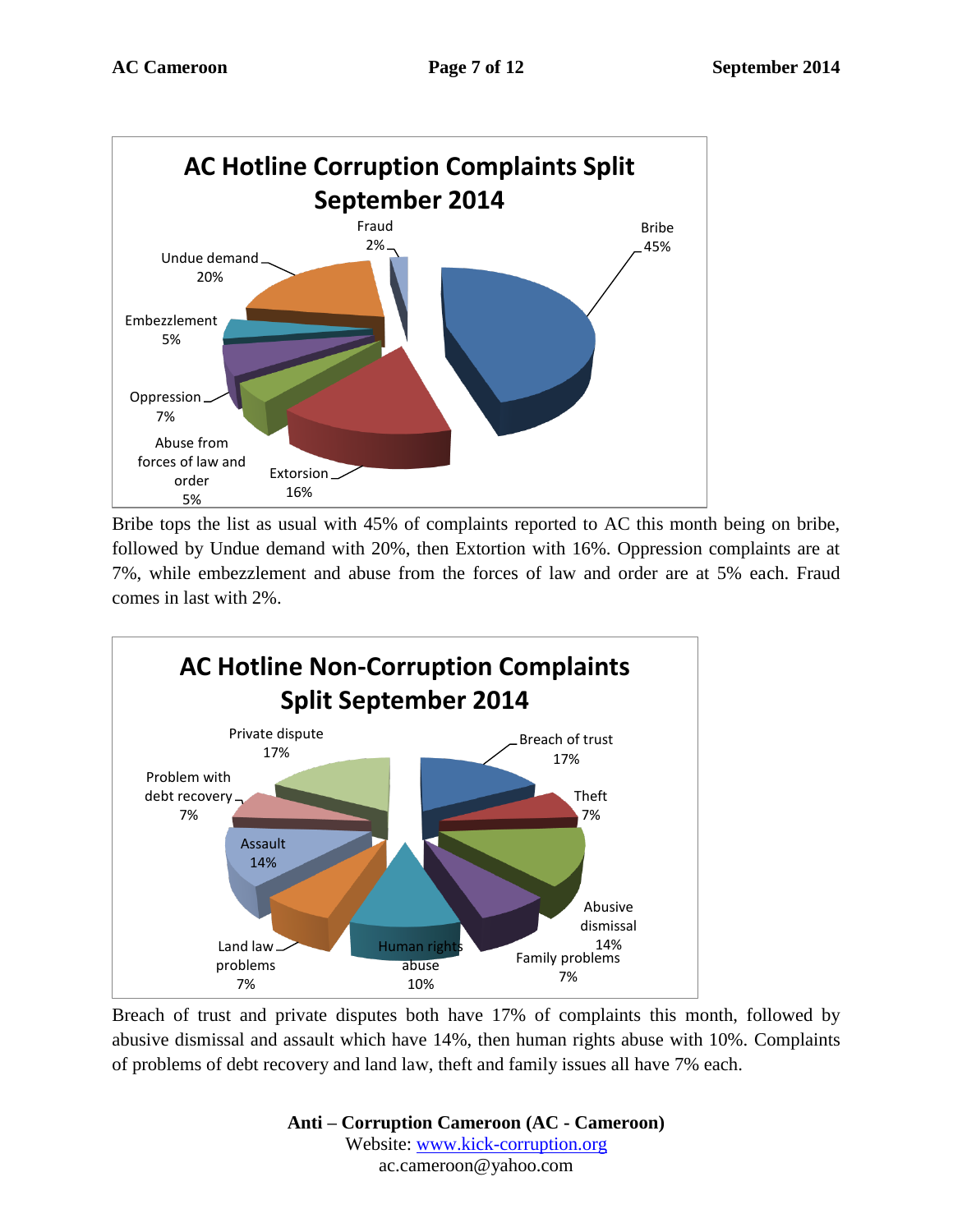

40% of callers called to verify the functionality of the AC hotline number after they got it while 30% needed legal advice on other personal issues. 23% of callers claimed to have dialed the wrong number and 7% wanted to share vital information with AC.

# **Gender**



The male gender is the most participative with 83% of calls received from males and just 17% of calls from the female gender. Even with efforts made by AC especially on the field to contact more women, the participation of the female folk continues to be stagnant.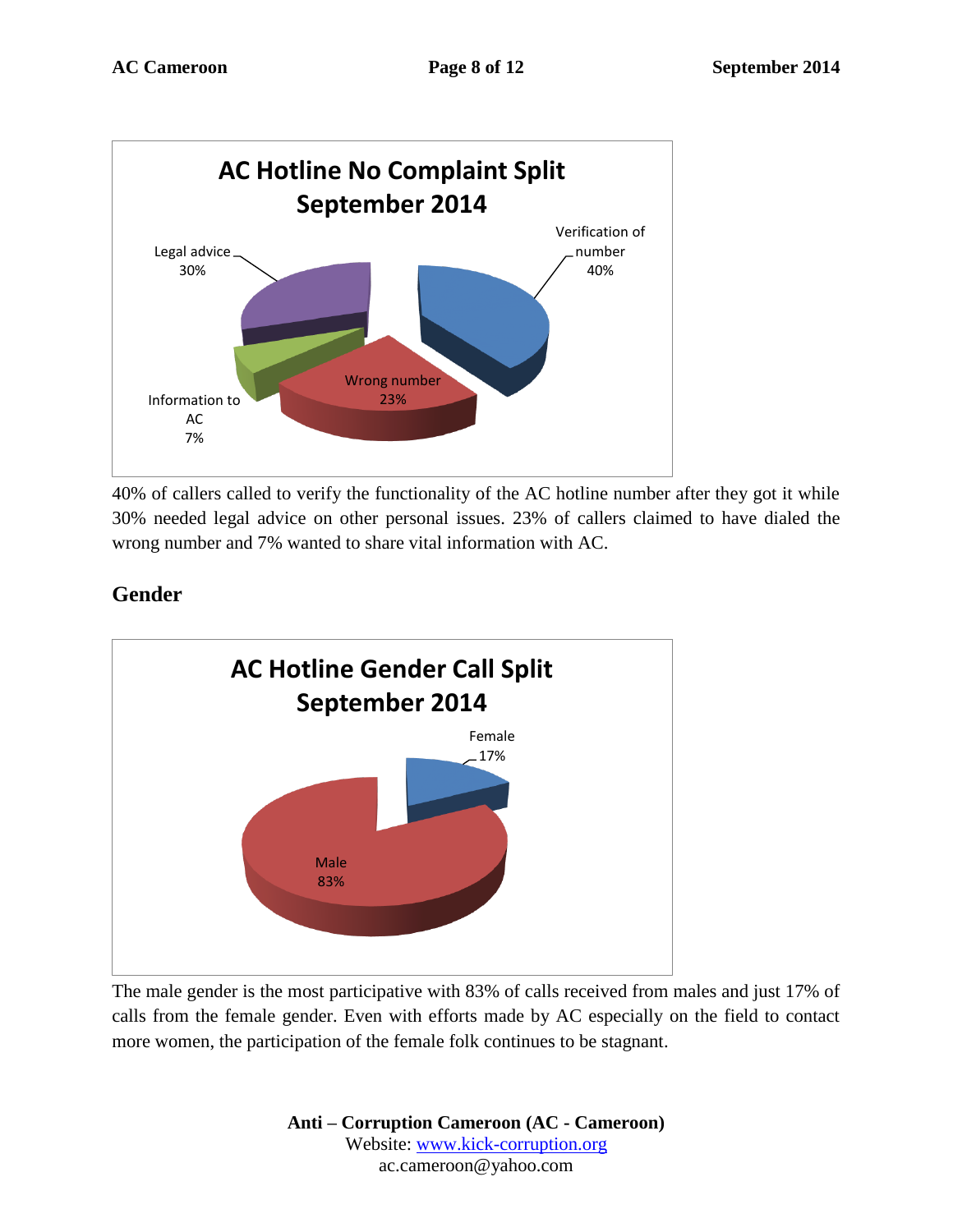#### **Age range of callers**



The adult age-range has 63%, followed by the youth age-range with 33% and then the elderly age-range with 4%.

### **Regional distribution of calls**



The Littoral region is first with 38%, followed by the South West with 30% and then the Center with 21%. The high participation from these 3 regions this month can be explained by the fact that field work was concentrated in these regions this month. The participation of the North West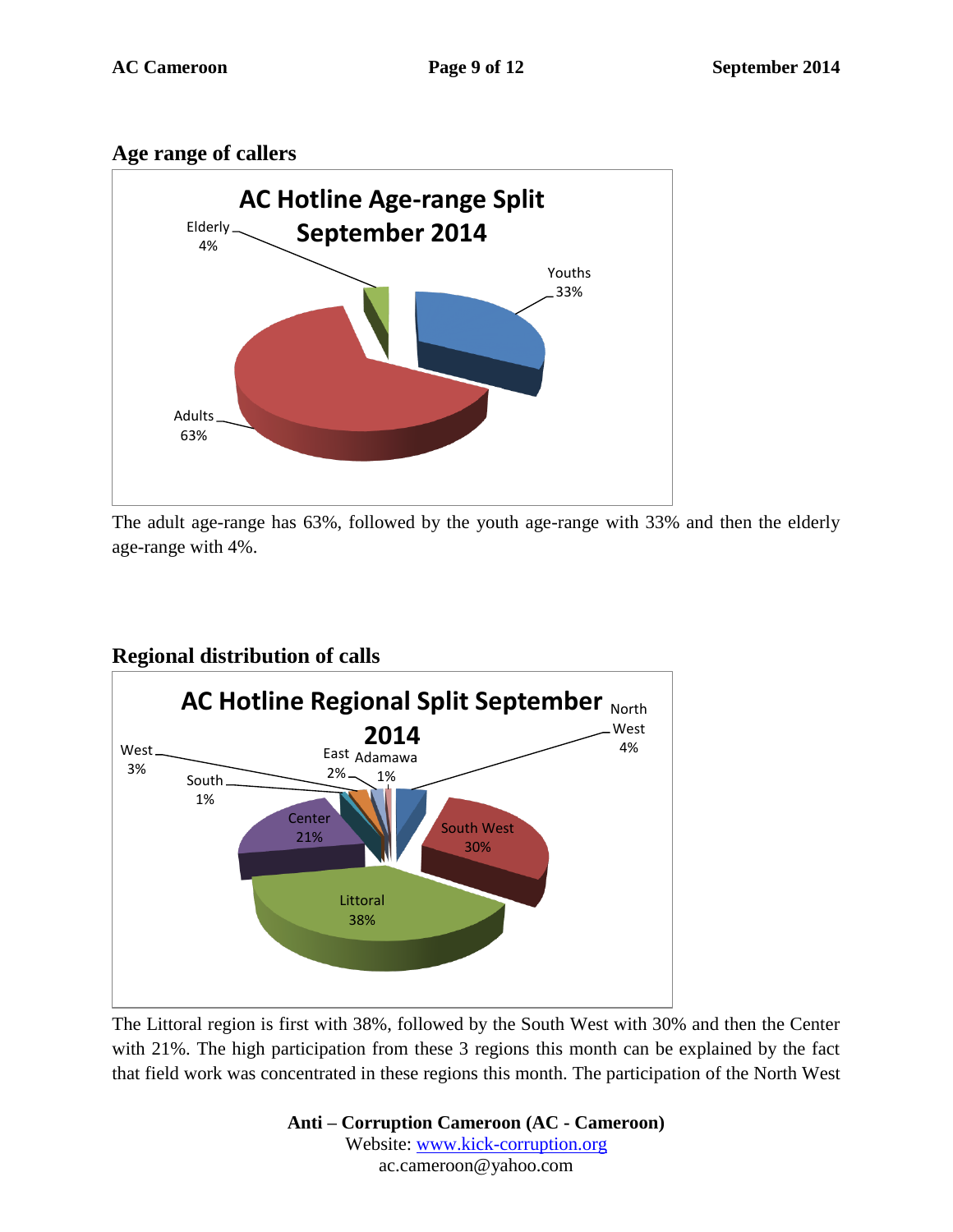drops this month with just 4% of calls coming in from that region, the West has 3% of calls, the East 2% while the Adamawa and South both have 1% each.

#### **Investigations**

A new complaint file on bribery was opened this month relating to a complaint filed by a parent whose daughter was sent out of class because she did not pay 5.000 CFA F as bribe. The victim explained that the school authorities claimed the money was meant to buy benches for classes in Government High School Elig Mfomo. He added that the school authorities insist parents should pay in the money and not bring in the benches themselves. AC contacted the principal of the school in question but he claimed not to have any information regarding the demands made on student nor the fact that they were sent out of school. Nonetheless, he promised to carryout investigations and get back to AC which he has not done. Besides, his phone is turned off making it impossible to reach him for further information.

Another complaint involving Bribe deposited by a student in the Yaounde II state university (SOA) was opened this month. He complained that he won the 50.000 CFA F scholarship offered by the State to university meritorious students but was asked to pay 2.000 CFA F as bribe before he can collect the money. AC's investigations showed that the university authorities were not aware of this situation as the money was solicited by other older students working on the campus, who act as a go-between the students and the school administration.

Investigations were also carried out this month at the Ministry of Finance, taxation department and Ministry of Small and Medium Size Enterprises following many cases received on Undue Demand deposited by traders with regards to the payment of their taxes. The complainants explained that they are exploited by tax collectors and usually asked to pay high taxes than they are due to pay. A category B trader emphasized that instead of him paying 40.000 CFA F as his due taxes, he is asked to pay 80.000 CFA F, a double amount of the normal sum. A list of the different categories of tax payers and the amount to be paid as taxes was gotten from the central taxation office which confirmed taxpayers' complaints.

Investigations and research were also carried out in a purported undue demand case reported to AC. A man complained that he was asked to pay 150,000 CFA F for a certificate of nationality from the immigration office in Limbe. According to him, he was born in Cameroon and raised in Cameroon by Nigerian parents. He explained that he has been prevented from going to the Supreme Court which would have given him the certificate of nationality for free. Ordinance No 1968-LF- 3 June 1968 and investigations at the immigration office here in Yaounde proved that the man was a Cameroonian because he has a Cameroonian birth certificate and have lived in Cameroon for 46 years since his birth.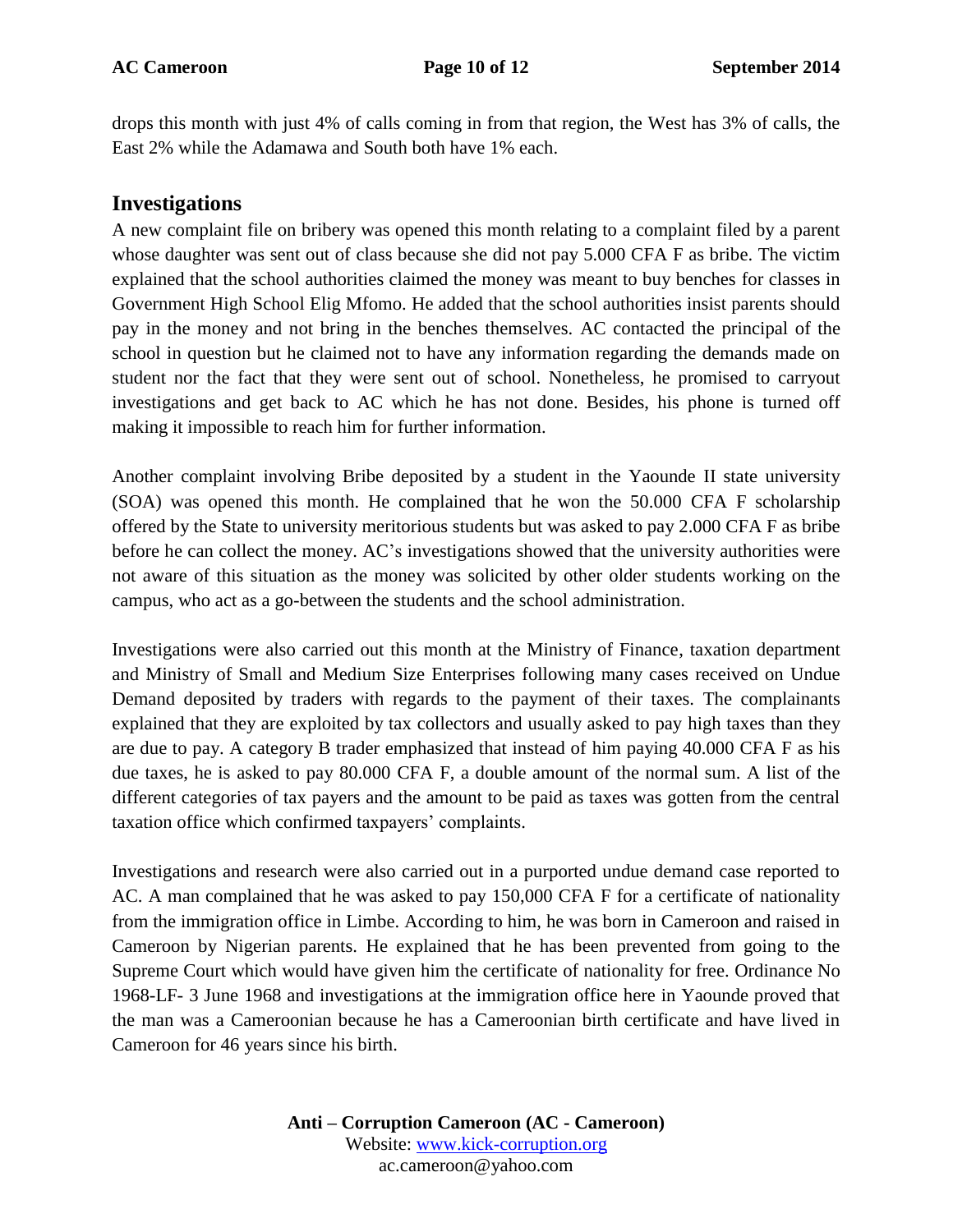A case on embezzlement was also investigated this month. Traders and shopkeepers of the Limbe old market complained that their money that was in the keeping of the micro-finance FIFA has disappeared. They held that the commercial agents who use to come and collect the money as their daily savings have also disappeared. They added that the micro finance is no more operational and they have no explanations as to the whereabouts of their money. AC discovered during investigations that the micro finance had declared bankruptcy and was undergoing liquidation. AC plans to bring the complainants in contact with the manager of the liquidation so that he can negotiate on their behalf for them to recover at least half of their money.

#### **Legal follow-up**

AC continues follow-up of the motor bike rider's case. It is a criminal case of 3 counts involving non-assistance to person in danger, lack of proof of identification and assault. The case is always adjourned due to the absence of the plaintiff.

The case on oppression opened in the month of August is closely being monitored. It is a complaint filed by a concrete dealer at the Camp Sic Olembe neighborhood against a Marshal of the military engineering unit who abuses his authority by selling their concretes without their permission. After the hearing session in SEI, they were asked to wait for the conclusive result of the hearings which has not yet come out as of now.

#### **Media**

A total of 1000 AC brochures were distributed and 483 posters pasted around strategic places like administrative quarters, school compounds, markets and motor parks in Buea, Limbe and Douala towns this month.

289 Health Corruption flyers distributed and 102 posters pasted in and around the etoug ebe Baptist health center and the Biyem-Assi district hospital.

#### **Management**

One jurist on test was confirmed this month for continuous evaluation while the other could not be retained because he could not meet up with the AC working standards.

### **External relations**

AC contacted Reach out Cameroon and the Center for Human Rights and Democracy in Africa in Buea so as to activate a working relation. This was not fruitful because these NGOs do not have volunteers who can carry out AC's field work in that town.